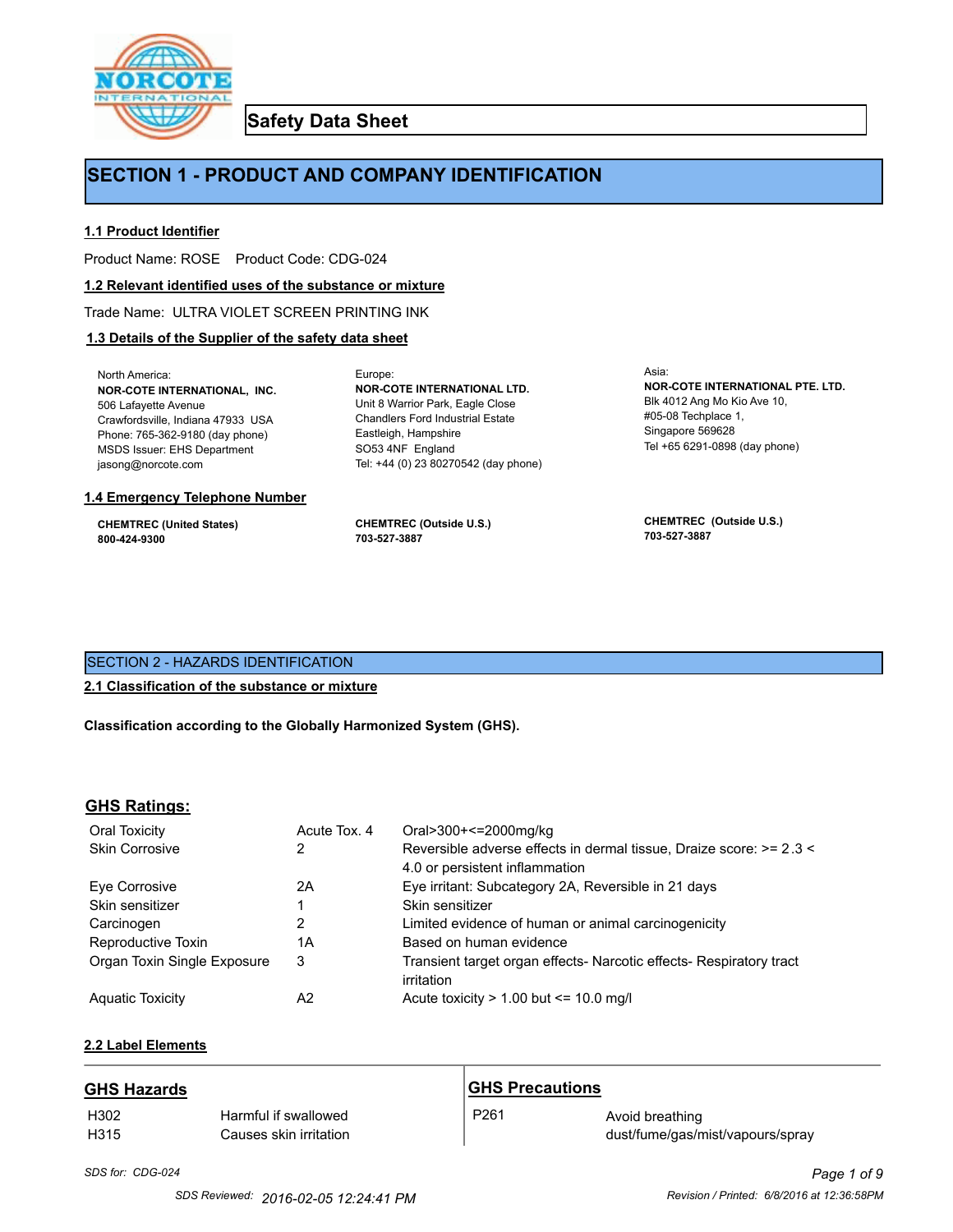| H317                          | May cause an allergic skin                  | P273             | Avoid release to the environment                                                                      |
|-------------------------------|---------------------------------------------|------------------|-------------------------------------------------------------------------------------------------------|
|                               | reaction                                    | P <sub>280</sub> | Wear protective gloves/protective                                                                     |
| H319                          | Causes serious eye irritation               |                  | clothing/eye protection/face protection                                                               |
| H336                          | May cause drowsiness or<br>dizziness        | P363             | Wash contaminated clothing before<br>reuse                                                            |
| H <sub>351</sub>              | Suspected of causing cancer                 | P301+P312        | IF SWALLOWED: Call a POISON                                                                           |
| H360                          | May damage fertility or the<br>unborn child |                  | CENTER or doctor/physician if you feel<br>unwell                                                      |
| H401<br>Toxic to aquatic life |                                             | P302+P352        | IF ON SKIN: Wash with soap and water                                                                  |
|                               |                                             | P304+P340        | IF INHALED: Remove victim to fresh air<br>and keep at rest in a position<br>comfortable for breathing |
|                               |                                             | P305+P351+P33    | IF IN EYES: Rinse continuously with                                                                   |
|                               |                                             | 8                | water for several minutes. Remove<br>contact lenses if present and easy to<br>do - continue rinsing   |
|                               |                                             | P333+P313        | If skin irritation or a rash occurs: Get<br>medical advice/attention                                  |

**Danger**



**EMERGENCY OVERVIEW:** Product is a liquid with mild acrylic odor that may be harmful if inhaled or swallowed. Product may cause serious damage to eyes, allergic skin reactions and irritation to respiratory system. Avoid breathing vapors. Avoid spillage to sewers or waterways.

# **ROUTES OF ENTRY:** Dermal, Inhalation, Ingestion

**ACUTE HEALTH EFFECTS:** Irritant to skin, eyes and respiratory tract. Effects may be delayed for several hours. None Known

**Skin Contact:** Potential irritant and can cause allergic skin reaction. Repeated or prolonged contact may cause sensitization.

**Eye Contact:** Liquid, vapors, or mists may cause eye irritation. Protect eyes from repeated or prolonged contact.

**Ingestion:** May be harmful if swallowed. Gastrointestinal tract irritation may result.

**Inhalation:** May be harmful if inhaled. May cause irritation to upper respiratory tract upon prolonged or repeated inhalation.

### **Effects of Overexposure**

# **MEDICAL CONDITIONS AGGRAVATED BY EXPOSURE:** Repeated and prolonged overexposure may increase

the potential for adverse health effects.

**CHRONIC HEALTH EFFECTS:** No additional information

# SECTION 3 - COMPOSITION / INFORMATION ON INGREDIENTS

### **3.2 Mixtures**

\*Note: The exact concentrations of the below listed chemicals are being withheld as a trade secret

| <b>Chemical Name</b>              | Percent<br>Weight | CAS#         | EC No.    | <b>Classification (GHS)</b> |
|-----------------------------------|-------------------|--------------|-----------|-----------------------------|
| Tripropylene glycol<br>diacrylate | $15.00 - 10.00 %$ | l 42978-66-5 | 256-032-2 | H315, H319,<br>H317, H335   |
| 1,6-Hexanediol<br>diacrylate      | $15.00 - 10.00 %$ | 13048-33-4   | 235-921-9 | H315, H319,<br>H317, H400   |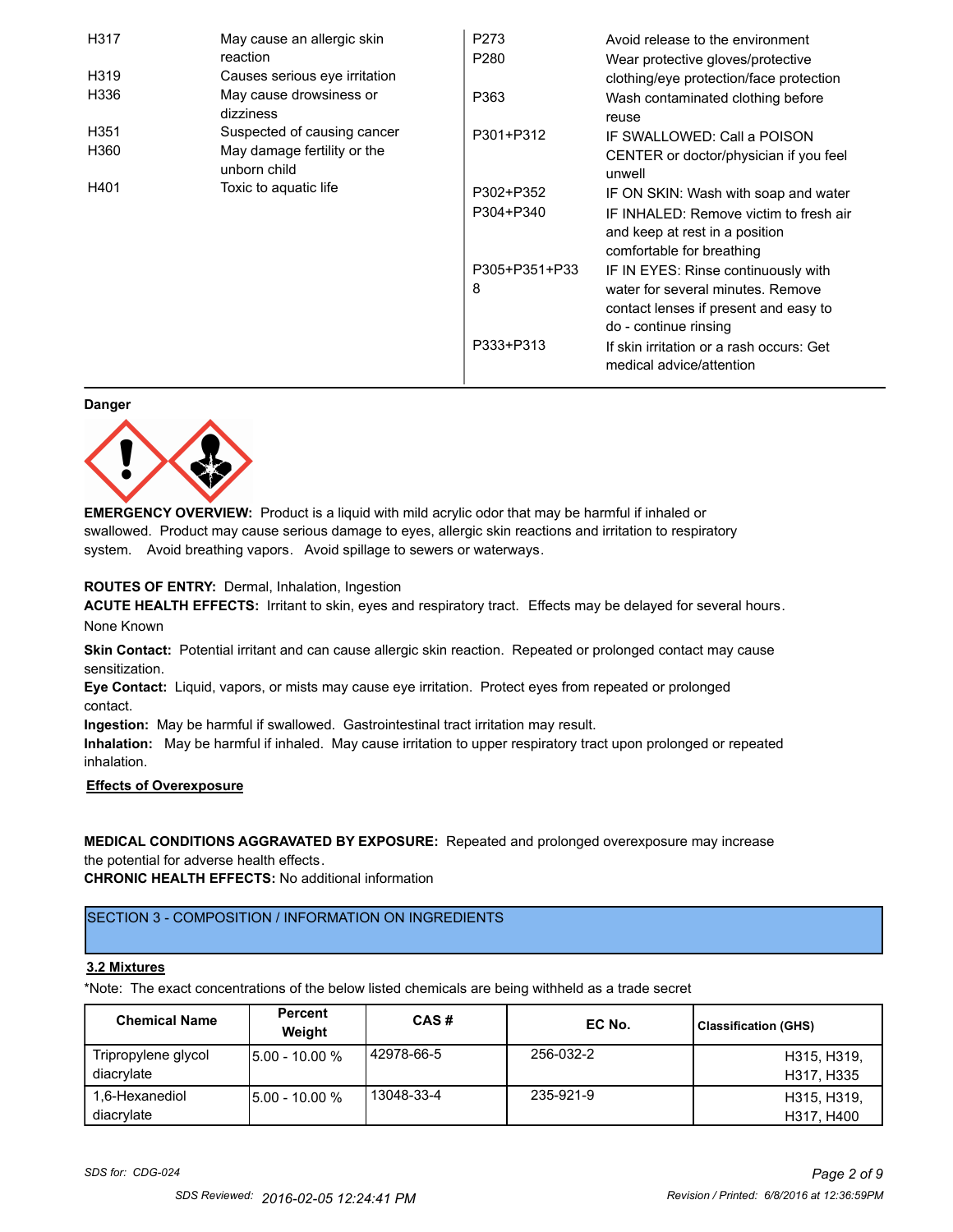| ∽<br>Benzophenone | $.00\%$<br>$.10 -$<br>١r<br>- 70<br>ີ | C <sub>1</sub><br>$119-$<br>.<br>ີ |  |
|-------------------|---------------------------------------|------------------------------------|--|
|                   |                                       |                                    |  |

# SECTION 4 - FIRST AID MEASURES

#### **4.1 Description of first aid measures**

**INHALATION:** Move subject to fresh air and keep warm. If subject is not breathing, administer artificial respiration. If breathing is difficult, have qualified personnel administer oxygen and get medical attention .

**EYE CONTACT:** Flush the eye and under lids with warm water for 15 minutes. Remove any contact lenses during the flushing. Get immediate medical attention if symptoms persist.

**SKIN CONTACT:** Remove and isolate contaminated clothing and shoes. Remove excess material from skin with clean cloth. Flush skin with running lukewarm water. Wash affected areas using mild soap.

**INGESTION:** If appreciable quantities are swallowed, seek immediate medical attention. Do NOT induce vomiting. Never give anything by mouth to an unconscious person.

### SECTION 5 - FIRE FIGHTING MEASURES

#### **5.1 Extinguising Media**

Evacuate area of all non-emergency personell. Firefighters must wear full emergency equipment with self contained breathing apparatus. At elevated temperatures hazardous polymerization may occur causing container rupture and in extreme cases, explosion. Fight fires from upwind and cool intact containers with water spray or stream at maximum range.

# Flash Point: 100 C (212 F)

**FLAMMABLE/EXPLOSIVE LIMITS (Volume % in air):** Not established **EXTINGUISHING METHOD:** Water fog, carbon dioxide (CO2) or dry chemical

#### **5.2 Special Hazards arising from the substance or mixture:**

Thermal decomposition can lead to release of irritating gases and vapors

#### **5.3 Advice for firefighters**

## **Protective Equipment:**

Wear full emergency equipment with selfcontained breathing apparatus . Refer to Section 8

### **5.4 Additional Information**

 Heating causes a rise in pressue, risk of bursting and combustion Shut off sources of ignition Carbon monoxide and carbon dioxide may form upon combustion

# **OSHA CLASSIFICATION:** Class IIIB Combustible

### SECTION 6 - ACCIDENTAL RELEASE MEASURES

#### **6.1 Personal precautions, protective equipment and emergency procedures**

Remove all sources of ignition and ventilate area. Avoid skin and eye contact. Use respiratory protection.

#### **6.2 Environmental precautions**

Avoid release to the environment. Local authorities should be advised if significant spillages cannot be contained

#### **6.3 Methods and materials for containment and cleaning up**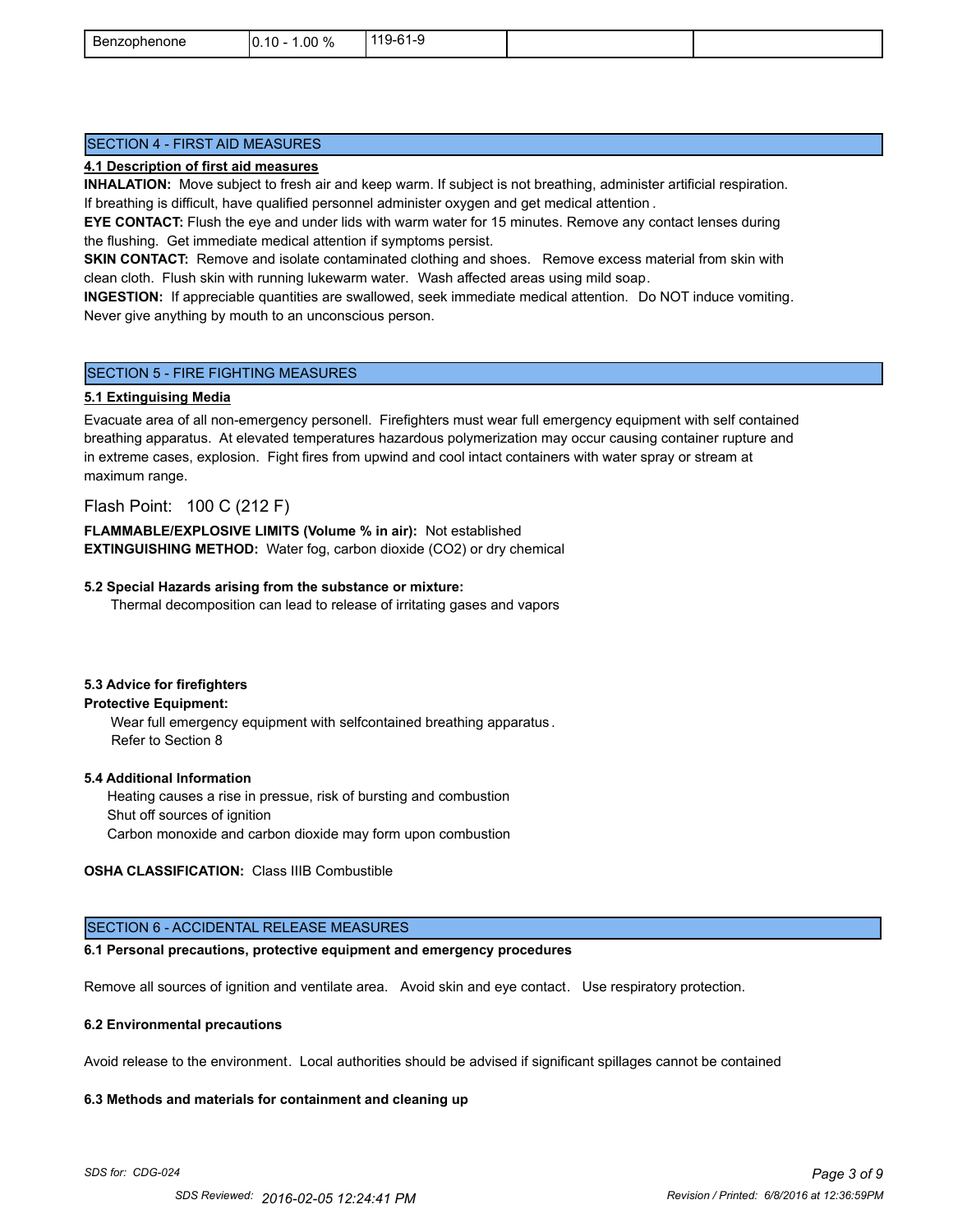Absorb with inert materials such as dry clay or sand and place in closed container for disposal as solid waste in accordance with all applicable regulations.

## SECTION 7 - HANDLING AND STORAGE

#### **7.1 Precautions for safe handling**

Avoid any unnecessary contact. Use protective clothing specified in Section 8.

### **7.2 Conditions for safe storage, including and incompatibilities**

Store away from heat and sunlight to prevent spontaneous polymerization. Store below 90° F (32° C). Protect containers from physical damage. Storage of containers should conform to flammable and combustible liquid regulations.

# **SECTION 8 - EXPOSURE CONTROLS / PERSONAL PROTECTION**

# **8.1 Control parameters**

**Exposure Limits:** Not established for mixture

| <b>Chemical Name / CAS No.</b>                  | <b>OSHA Exposure Limits</b> | <b>ACGIH Exposure Limits</b> | <b>Other Exposure Limits</b> |
|-------------------------------------------------|-----------------------------|------------------------------|------------------------------|
| Tripropylene glycol<br>diacrylate<br>42978-66-5 |                             |                              |                              |
| 1,6-Hexanediol diacrylate<br>l 13048-33-4       |                             |                              |                              |
| Benzophenone<br>119-61-9                        |                             |                              |                              |

### **8.2 Exposure Controls**

**VENTILATION:** Provide natural or mechanical ventilation to minimize exposure. If practical, use local mechanical exhaust ventilation at sources of air contamination.

**EYE PROTECTION:** Use splash-proof safety goggles or safety glasses that are ANSI approved to prevent eye contact. Eyewash availability is also recommended.

**HAND PROTECTION:** Use nitrile, butyl or other gloves that are resistant to chemicals in Section 2. Replace immediately if punctured or torn or when a change of appearance (color, elasticity, shape) occurs . A minimum of 0.45mm thick gloves for long duration exposure (up to 4 hours) or mechanical handling activities; single use, disposable gloves for short duration exposures not exceeding 30 minutes or where splashes are likely, are recommended.

**RESPIRATORY PROTECTION:** Use of NIOSH/MSHA approved respirators is recommended where exposure limits may be exceeded. Consult the respirator manufacturer for appropriate type and application. **SKIN PROTECTION:** Protective or disposable outer clothing is recommended.

**Environmental Exposure Controls:** Avoid release to the environment. The product should not be allowed to enter drains, water courses or the soil.

| <b>SECTION 9 - PHYSICAL AND CHEMICAL PROPERTIES</b> |                                                           |                        |                   |  |
|-----------------------------------------------------|-----------------------------------------------------------|------------------------|-------------------|--|
|                                                     | 9.1 Information on basic physical and chemical properties |                        |                   |  |
| Appearance:                                         | Liquid with moderate<br>viscosity                         | Odor:                  | Mild Acrylic odor |  |
| Vapor Pressure:                                     | Not Established                                           | <b>Vapor Density:</b>  | Heavier than Air  |  |
| $ pH$ :                                             | Not Established                                           | Formula KG / Gal       | 4.38              |  |
| <b>Melting Point:</b>                               | Not Available                                             | <b>Freezing Point:</b> | Not Available     |  |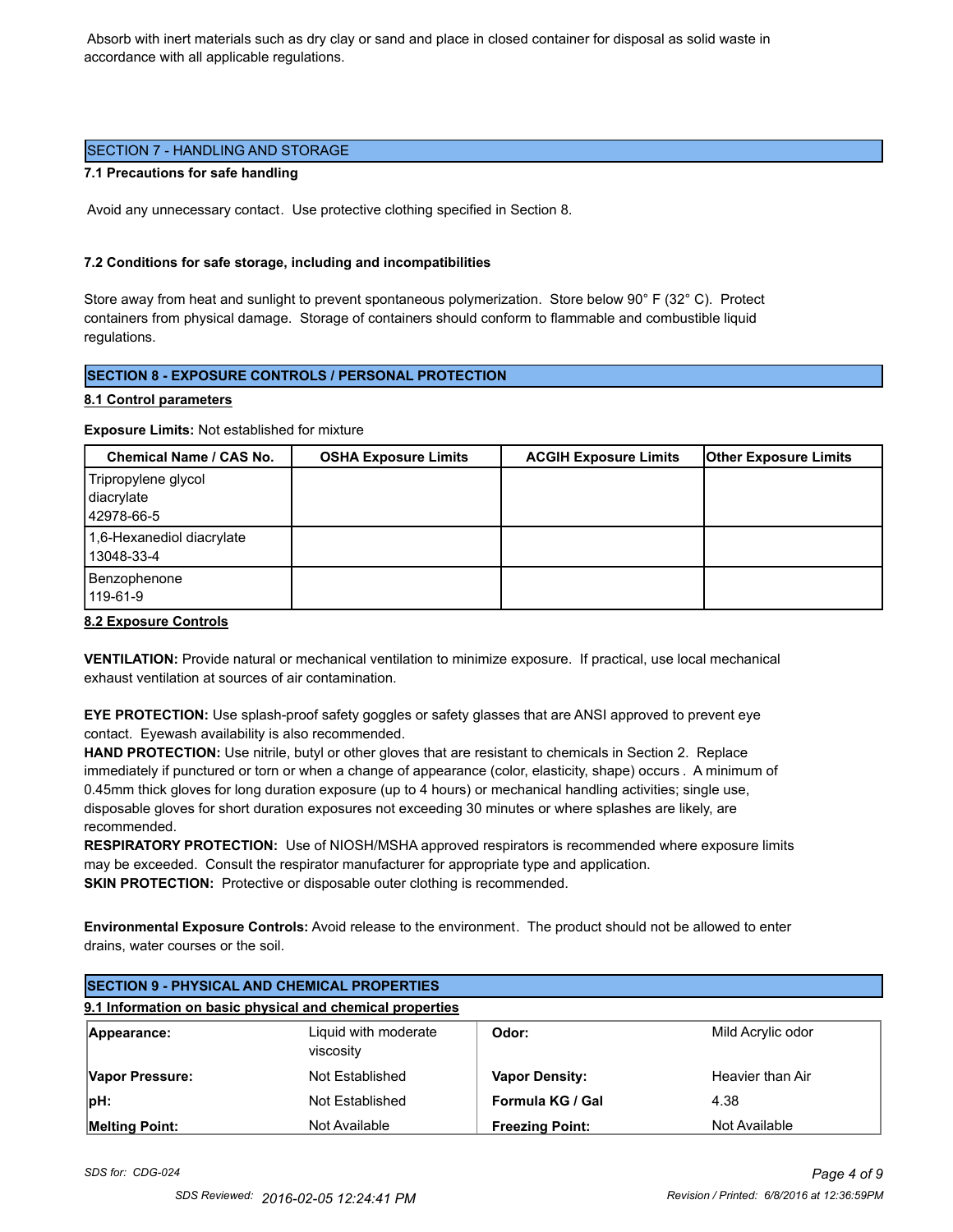| Not Soluble in Water           | <b>Boiling Range:</b>            | Not Available   |
|--------------------------------|----------------------------------|-----------------|
| See section 5.1                | <b>Evaporation Rate:</b>         | <1              |
| See Section 5.4                | <b>Explosive Limits:</b>         | See Section 5.4 |
| See Certificate of<br>Analysis | <b>Specific Gravity (SG)</b>     | 1.158           |
| $< 1\%$                        | <b>Partition Coefficient</b>     | Not Available   |
| Not Available                  | <b>Decomposition Temperature</b> | Not Available   |
|                                |                                  |                 |

# **SECTION 10 - REACTIVITY / STABILITY HAZARD DATA**

# **10.1 Reactivity**

None known

# **10.2 Chemical Stability**

This material is stable under recommended storage and handling conditions.

# **10.3 Possibility of hazardous reaction**

Under certain conditions (excess temperatures and contamination) hazardous polymerization may occur. Avoid high temperature and contamination with foreign materials.

# **10.4 CONDITIONS TO AVOID:**

Excessive heat, ignition sources and contamination with dirt and other foreign materials.

# **10.5 Incompatible Materials:**

Avoid contamination or inappropriate mixing with strong oxidizing agents, peroxides, strongly caustic materials and metal corrosion products including rust. Do not expose to UV light during storage.

### **10.6 Hazardous decomposition products**

Thermal oxidation or pyrolysis (as in fire) may yield carbon dioxide, carbon monoxide and volatile organic fragments which are flammable, irritating or toxic.

## Hazardous polymerization will not occur.

**SECTION 11 - TOXICOLOGICAL INFORMATION**

| Component Toxicity:                                                                  |                                                                                     |  |
|--------------------------------------------------------------------------------------|-------------------------------------------------------------------------------------|--|
| <b>Component Description</b><br><b>Oral, Dermal, Inhalation</b><br><b>Toxicity</b>   | Ecotoxocity:                                                                        |  |
| Tripropylene glycol diacrylate<br>Oral:3,000.00 mg/kg (Rat)                          | 48 Hr EC50 Daphnia magna: 88.7 mg/L<br>72 Hr EC50 Desmodesmus subspicatus: >28 mg/L |  |
| 1,6-Hexanediol diacrylate<br>Oral:5.00 g/kg (Rat)<br>Dermal: 3,600.00 µL/kg (Rabbit) | N/A                                                                                 |  |

**Component Toxicity:**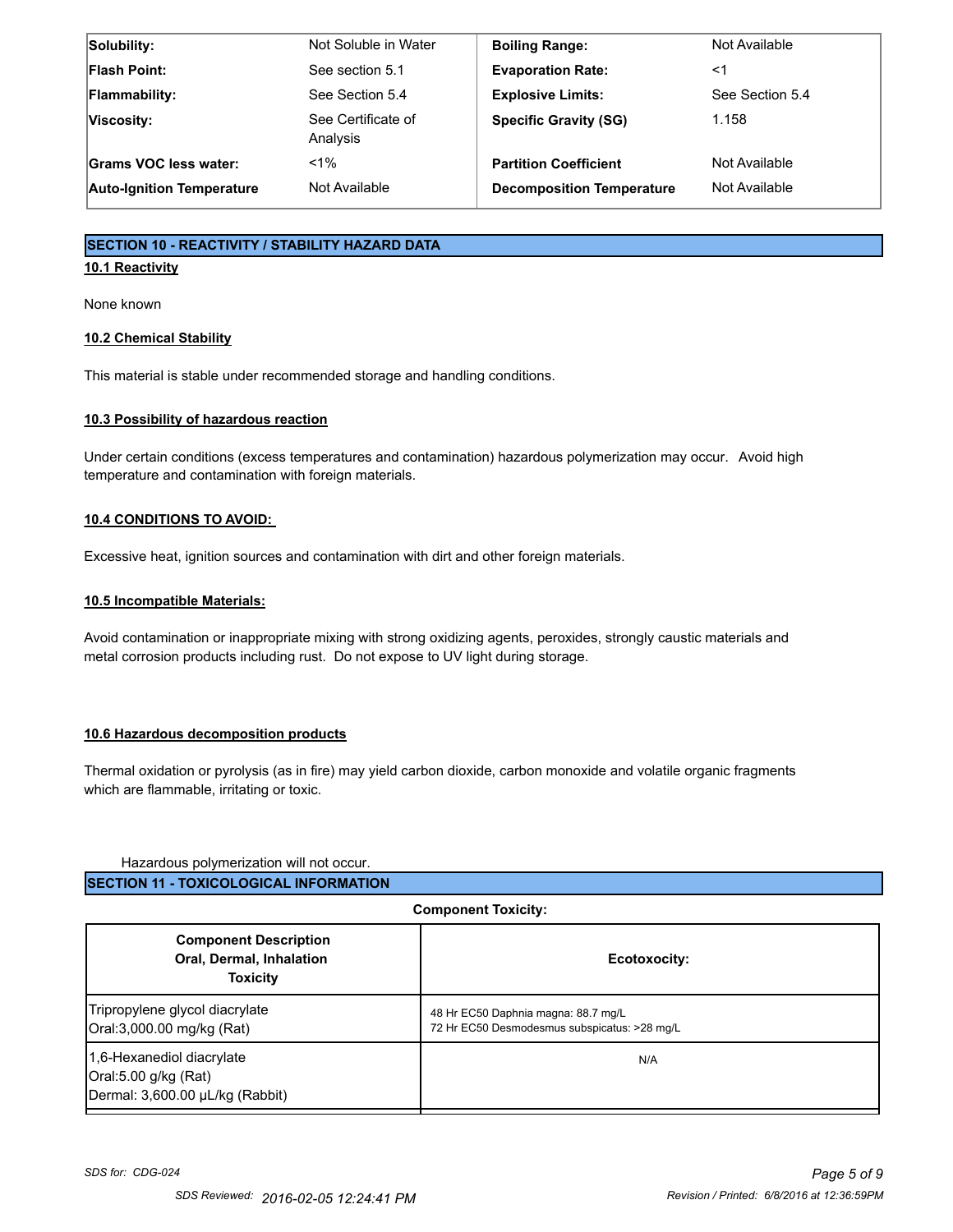| Benzophenone                    | 96 Hr LC50 Pimephales promelas: 13.2 - 15.3 mg/L [flow-through] |
|---------------------------------|-----------------------------------------------------------------|
| Dermal: 3,535.00 mg/kg (Rabbit) |                                                                 |

**TOXICOLOGICAL DATA:** Slightly Toxic by injestion. Prolonged or repeated exposure may result in sensitization. **LC50** - No additional information **LD50** - No additional information **MUTAGENICITY:** No additional information **REPRODUCTIVE EFFECTS:** No additional information **CARCINOGENICITY:**

Benzophenone: IARC: Possible human carcinogen OSHA: listed

Carcinogenicity:

# **SECTION 12 - ECOLOGICAL INFORMATION**

### **12.1 Toxicity**

No determination has been made on ecological impact. However, it is recommended to prevent contamination of the environment with this product, i.e. soil, landfills, drains, sewers, surface waters, etc.

### **12.2 Persistence and degradability**

No determination has been made on ecological impact. however, it is highly recommended to prevent contamination of the environment with this product, i.e. soil, landfills, drains, sewers, surface waters, etc

#### **12.3 Bioaccumulative potential**

No determination has been made on ecological impact. However, it is highly recommended to prevent contamination of the environment with this product, i.e. soil, landfills, drains, sewers, surface waters, etc.

### **12.4 mobility in soil**

No determination has been made on ecological impact. However, it is highly recommended to prevent contamination of the environment with this product, e.i. soil, landfille, drains, sewers, surface waters, etc.

### **SECTION 13 - DISPOSAL CONSIDERATIONS**

#### **13.1 Waste Water methods**

If material becomes a waste, it does not meet the criteria of a hazardous waste as defined under the Resource Conservation and Recovery Act (RCRA) 40 CFR 261 as supplied. Dispose of this material in accordance with all applicable federal, state, provincial, and local laws and regulations.

### **SECTION 14 - TRANSPORTATION INFORMATION**

Transport this product in accordance with all applicable laws and regulations . This product, as supplied, is not regulated nor classified as a hazardous material/dangerous good by United States Department of Transportation (DOT), the International Civil Aviation Organization (ICAO), the International Maritime Organization (IMO), the Canadian Transportation of Dangerous Goods Act (TDG), or the International Air Transport Association (IATA) .

#### **14.1 UN Number:** Not Applicable

#### **14.2 UN Proper Shipping Name:** Not Applicable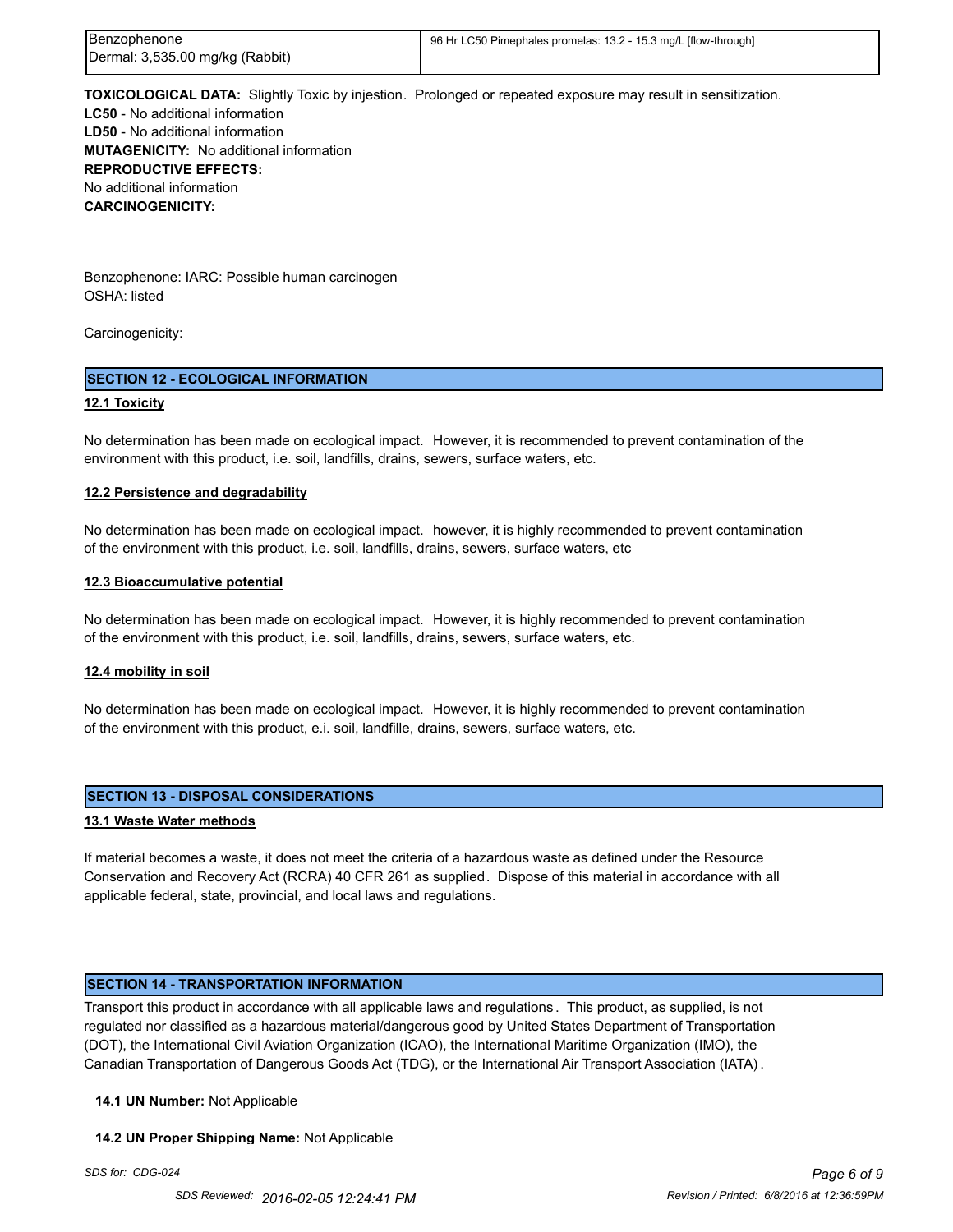**14.4 Packing Group:** Not Applicable

#### **SECTION 15 - REGULATORY INFORMATION**

#### **15.1 Safety, Health and Environmental regulations / legislation specific for the substance or mixture**

This safety data sheet has been formatted to the best of our ability in accordance to Directive 67/548/EEC or Directive 1999/45EC, American National Standards Institute (ANSI) and contains hazard criteria and all information required by the Canadian Controlled Products Regulation (CPR) in regard to this product.

**Clean Air Act - Ozone Depleting Substances (ODS):** This product and its components do not contain Ozone Depleting Substances.

**Canadian Inventory Status:** Components of this product are currently listed on the Canadian Domestic Substance List (DSL) or the Canadian Non-Domestic Substance List (NDSL).

**Coalition of Northeastern Governors (CONEG):** This product meets the requirements of CONEG pertaining to heavy metals total content of no more than 100 PPM. No heavy metals are added as a part of the formulation, but raw materials may contain residual parts per million as naturally occurring elements.

**European Inventory Status:** Components of this product are listed on the European Inventory of Existing Commercial Substances (EINECS), the European List of Notified Chemical Substances (ELINCS), or are exempt from being listed.

**Food and Drug Administration (FDA) Food Packaging Status:** Components of this product have not been cleared by FDA for use in food packaging and/or other applications as an indirect food additive .

**European Union Directive 2011/65/EC Restriction of Hazardous Substances (RoHS):** This product is in compliance with the requirements of the RoHS2 Directive.

#### **California Proposition 65 RTK:**

The following components of this mixture are listed under California Proposition 65:

Benzophenone 119-61-9 0.1 to 1.0 % Carcinogen

If CAS numbers 13463-67-7 and/or 1333-86-4 are listed they are not supplied in respirable form.

**REACH** : This product is compliant with the registration of the REACH Regulation (EC) No. 1907/2006 as all its components are either excluded, exempt and/or preregistered.

The following Substances of Very High Concern are present (updated December 17, 2015 to review for the 168 SVHC)

- None

- None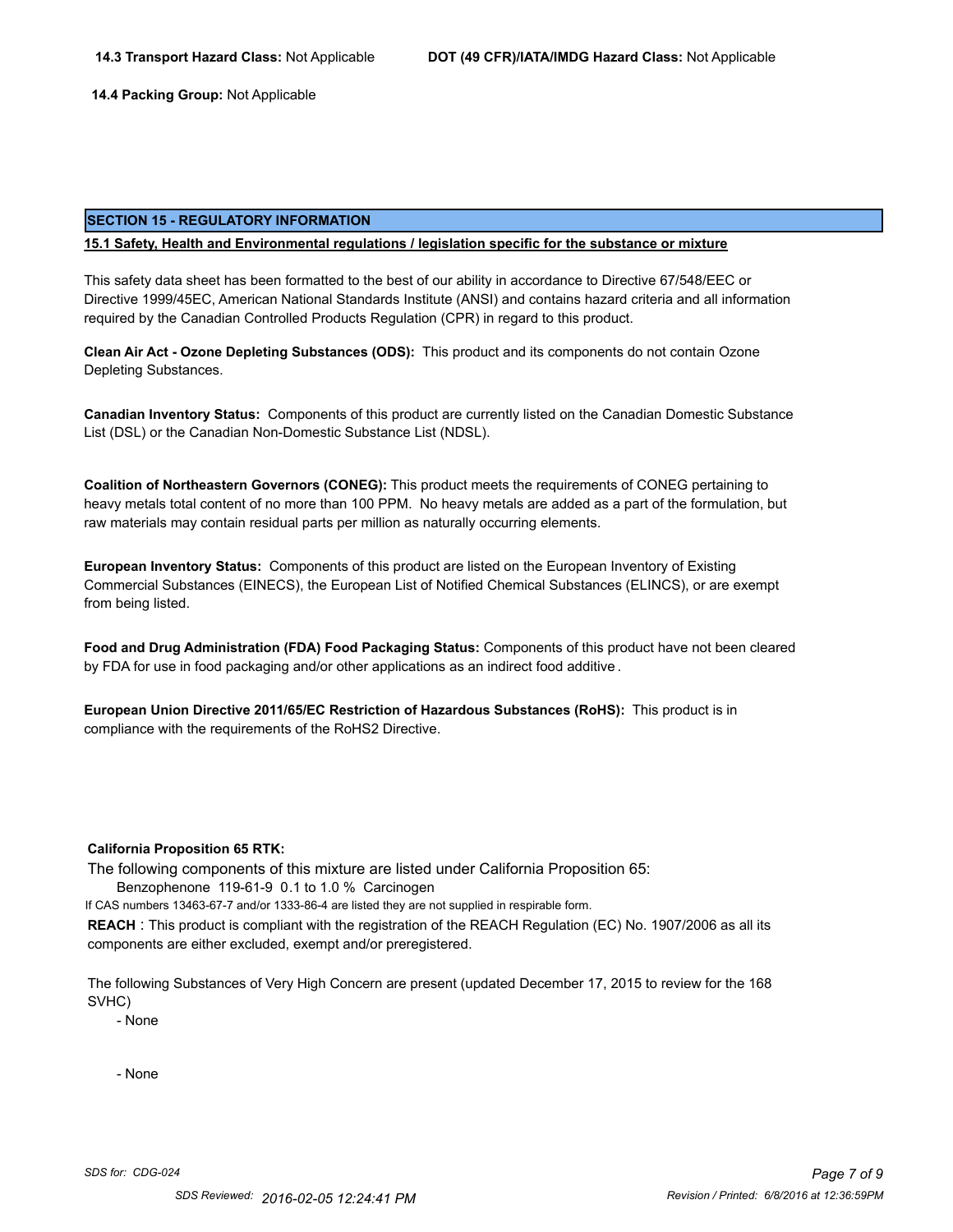#### **Superfund Amendments and Reauthorization Act of 1986 (SARA) Title III: Section 302:**

- None

#### **Superfund Amendments and Reauthorization Act of 1986 (SARA) Title III: SARA 313:**

 This product contains the following components that are regulated under the Toxic Chemical Release Reporting requirements 40 CFR 372:

- None

**Global Inventories:** The components of these products are listed in the following or exempt from listing:

Europe (EINECS): Yes USA (TSCA): Yes Canada (DSL): Yes Japan (ENCS): Yes Philippines (PICCS): Yes China (IECSC): Yes Australia (AICS): Yes Korea (KECI): Yes New Zealand (NZloC): Yes Taiwan (ECSI): Yes



**HMIS® ratings** are a registered trade and service mark of the National Paint and Coatings Association with the following scale:

- \* = Chronic health effect PPE Index
- 4 = Severe Hazard A = Safety Glasses
- $3 =$  Serious Hazard  $B =$  Safety Glasses and Gloves
- 2 = Moderate Hazard C = Safety Glasses, Gloves and Protective Apron
- 
- 1 = Slight Hazard D = Face Shield, Gloves and Protective Apron
- $0 =$  Minimal Hazard  $E =$  Safety Glasses, Gloves and Respirator

## **Definitions**

- TWA Time Weighted Average
- TLV Threshold Limit Value
- STEL Short Term Exposure Limit
- CAS# Chemical Abstract Service Number
- NTP National Toxicology Program
- PEL Permissible Exposure Limit
- IARC International Agency for Research on Cancer
- ANSI American National Standards Institute

SKIN CORR. Skin corrosive